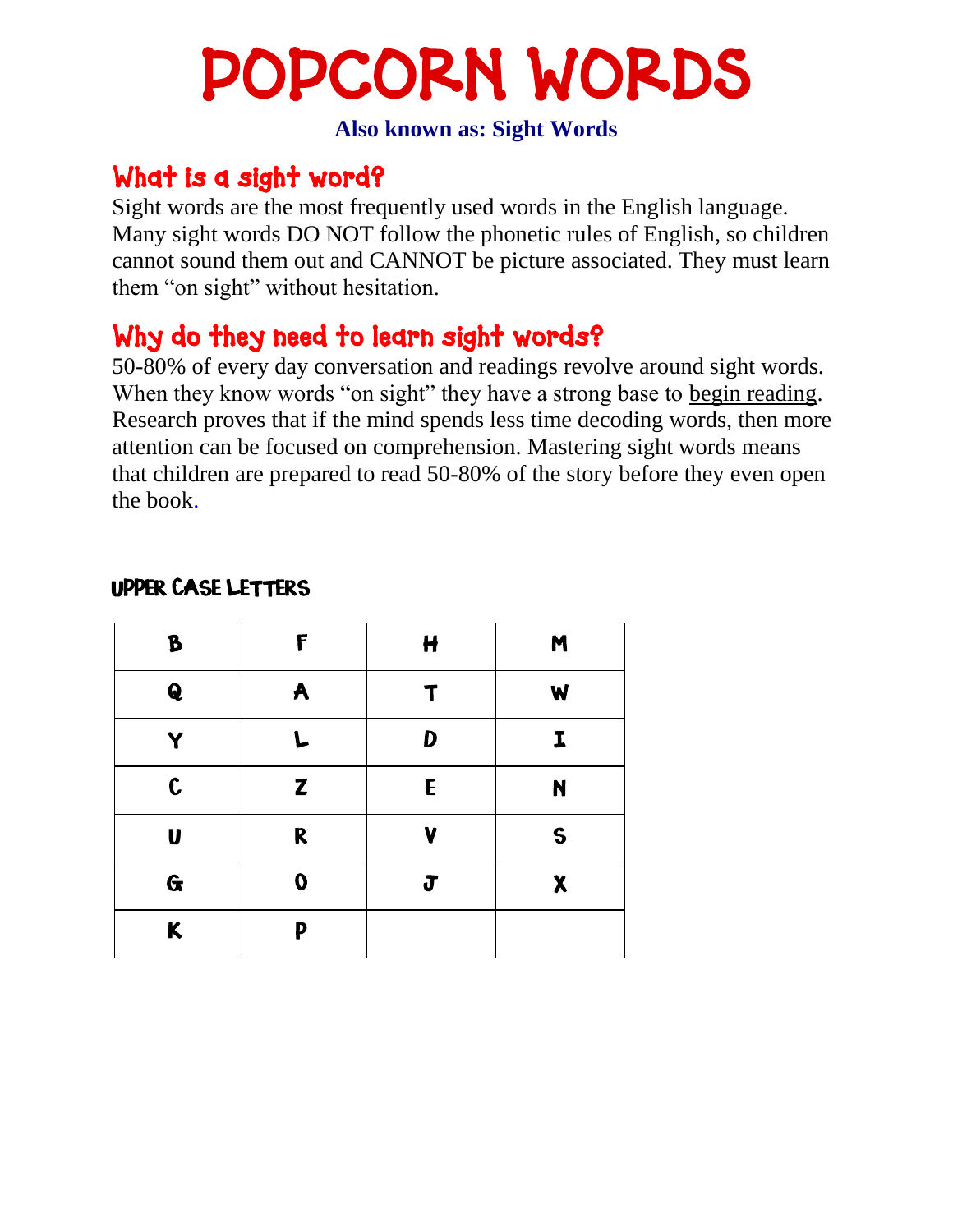Lower case letters

| $\boldsymbol{g}$ | $\mathbf{C}$ | ì            | $\mathbf n$ |
|------------------|--------------|--------------|-------------|
| r                | $\mathbf b$  | U            | X           |
| z                | $\mathbf m$  | d            |             |
| $\mathbf k$      | $\bullet$    | f            | P           |
| V                | S            | $\mathbf{w}$ |             |
| $\mathbf h$      | $\mathbf a$  | e            |             |
| a                |              |              |             |

### Sight Word List 1

| the          | of | and | o   |
|--------------|----|-----|-----|
| $\mathbf{t}$ | in | is  | you |
| that         | it |     |     |

#### Sight Word List 2

| he   | <b>was</b> | for  | on  |
|------|------------|------|-----|
| are  | as         | with | his |
| they |            |      |     |

### Sight Word List 3

| at   | be    | <b>this</b> | have |
|------|-------|-------------|------|
| from | or    | one         | had  |
| by   | words |             |      |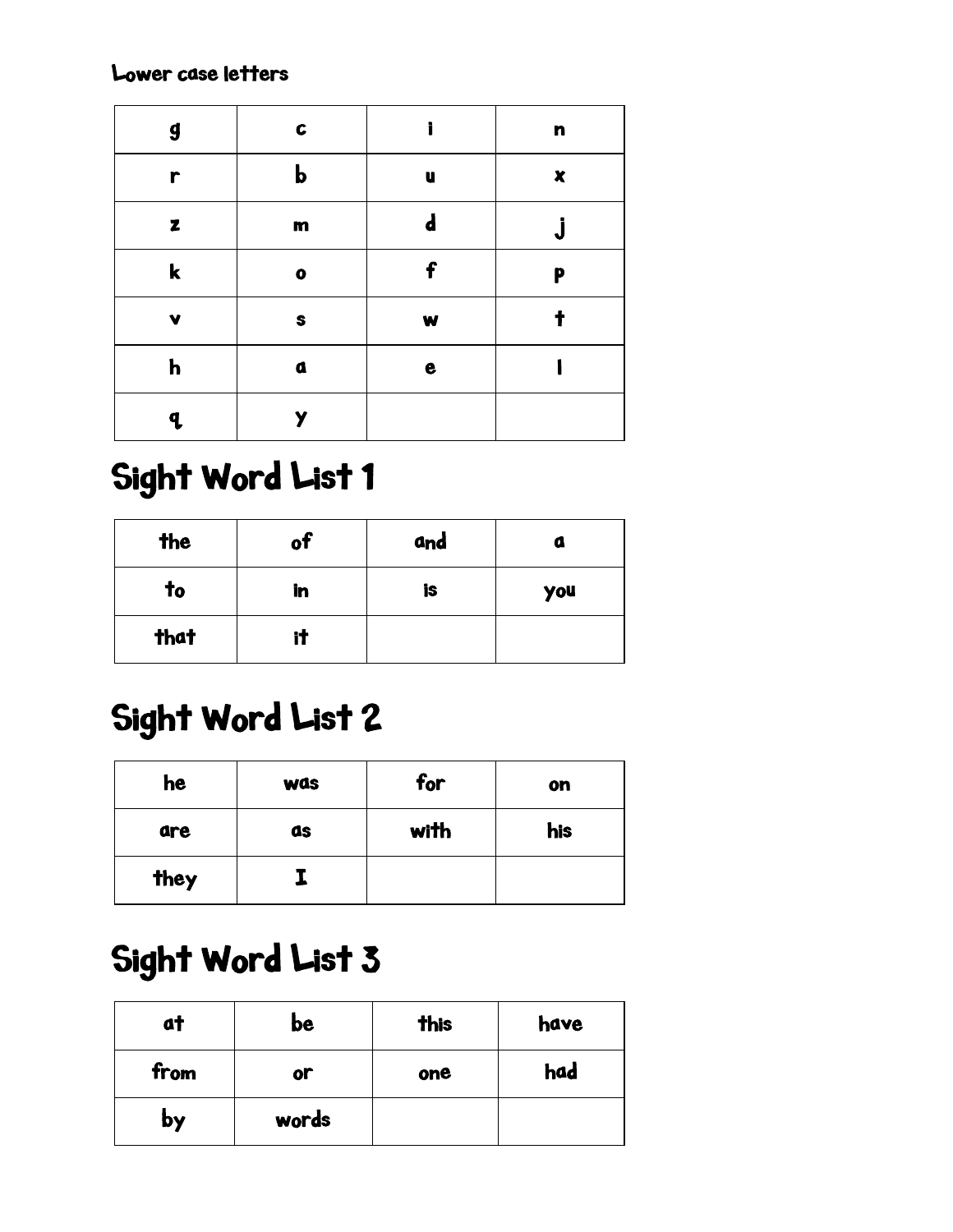### **Sight Word List 4**

| but  | not  | what | all         |
|------|------|------|-------------|
| were | we   | when | <b>your</b> |
| can  | said |      |             |

# **Sight Word List 5**

| there | <b>use</b> | ۵n | each |
|-------|------------|----|------|
| which | she        | do | how  |
| their | if         |    |      |

# **Sight Word List 6**

| will  | <b>up</b> | other | out  |
|-------|-----------|-------|------|
| about | many      | then  | them |
| these | <b>SO</b> |       |      |

# **Sight Word List 7**

| some        | her  | would | make |
|-------------|------|-------|------|
| <b>like</b> | him  | into  | time |
| has         | look |       |      |